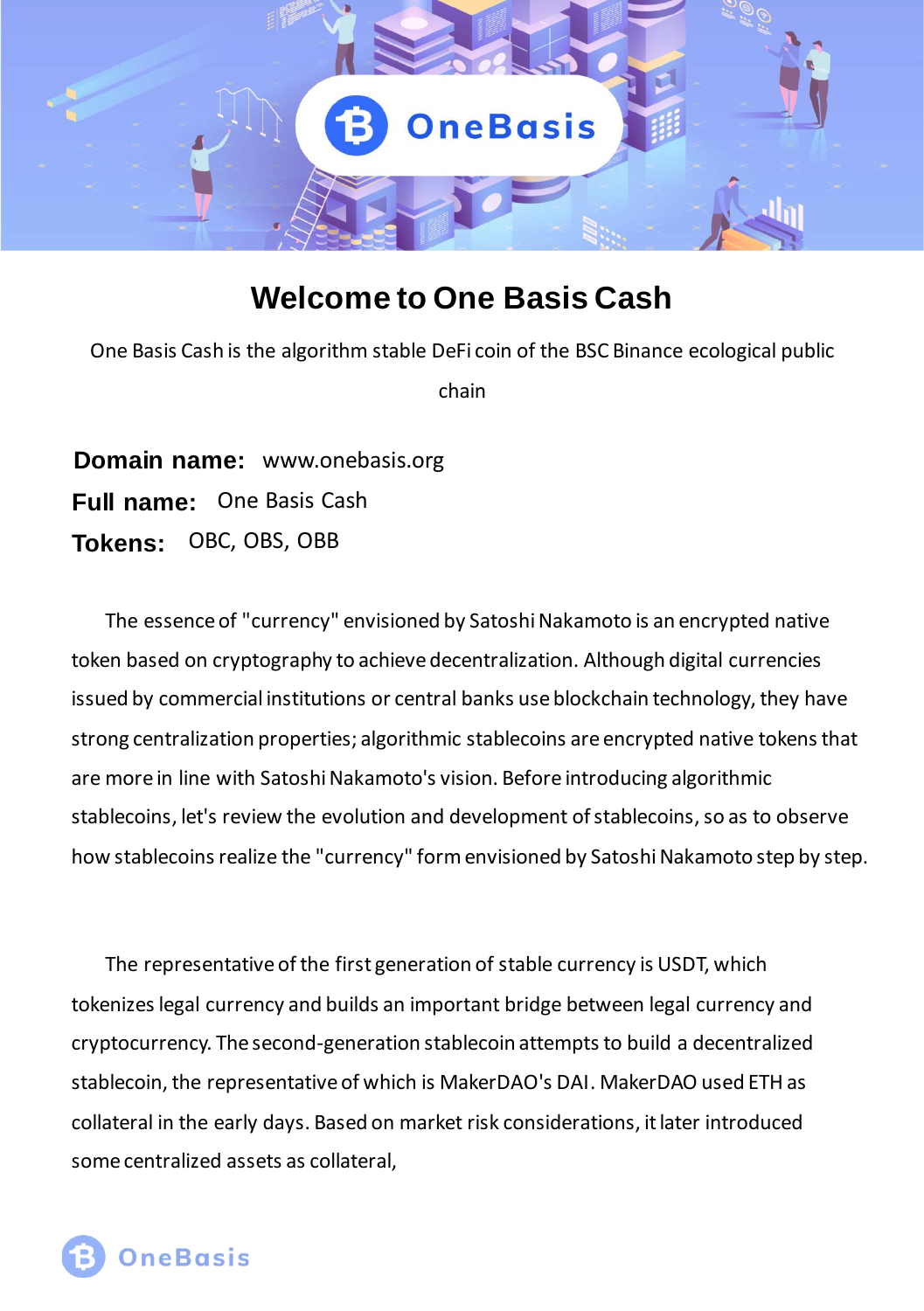such as USDC and wBTC. After the introduction of centralized assets, although DAI gained stronger stability, it also sacrificed some decentralized features.

**The third-generation stablecoin** attempts to build native tokens in the cryptocurrency industry. Among them, flexible stablecoins such as AMPL and YAM are represented. These stablecoins do not require the use of collateral and are mainly regulated by algorithms and mechanisms. The third-generation stability is very close to the "currency" envisioned by Satoshi Nakamoto, and its future will become a strong competitor of the blockchain "currency", but we are more optimistic about the algorithmic stable currency.

**The fourth-generation** encrypted native algorithmic stablecoins are mainly represented by ESD, BASIS, FRAX, etc. This type of algorithmic stablecoin refers to the previous Basecoin design, and combines the experience of liquid mining and flexible stablecoins, so that it has the potential to be integrated.

In this context, a project with algorithmic stablecoins came out, and One Basis Cash as a representative, referred to the previous Basecoin design, combined with the experience of liquidity mining and flexible stablecoins, to form a relatively complete set of currency market adjustments Mechanism, the token adjustment of the fourthgeneration stable currency One Basis Cash is not global adjustment through smart contracts, but through users' initiative, and uses economic incentives to stimulate user behavior.

One Basis Cash adopts Binance Chain BSC because of the high transaction fees of Ethereum. Because it is a decentralized product, every transaction will be completed on the chain, and there will be non-stop fee generation. The chain is very hot in the ecological chain just released this year, with low transaction fees and a large number of consensus user bases,

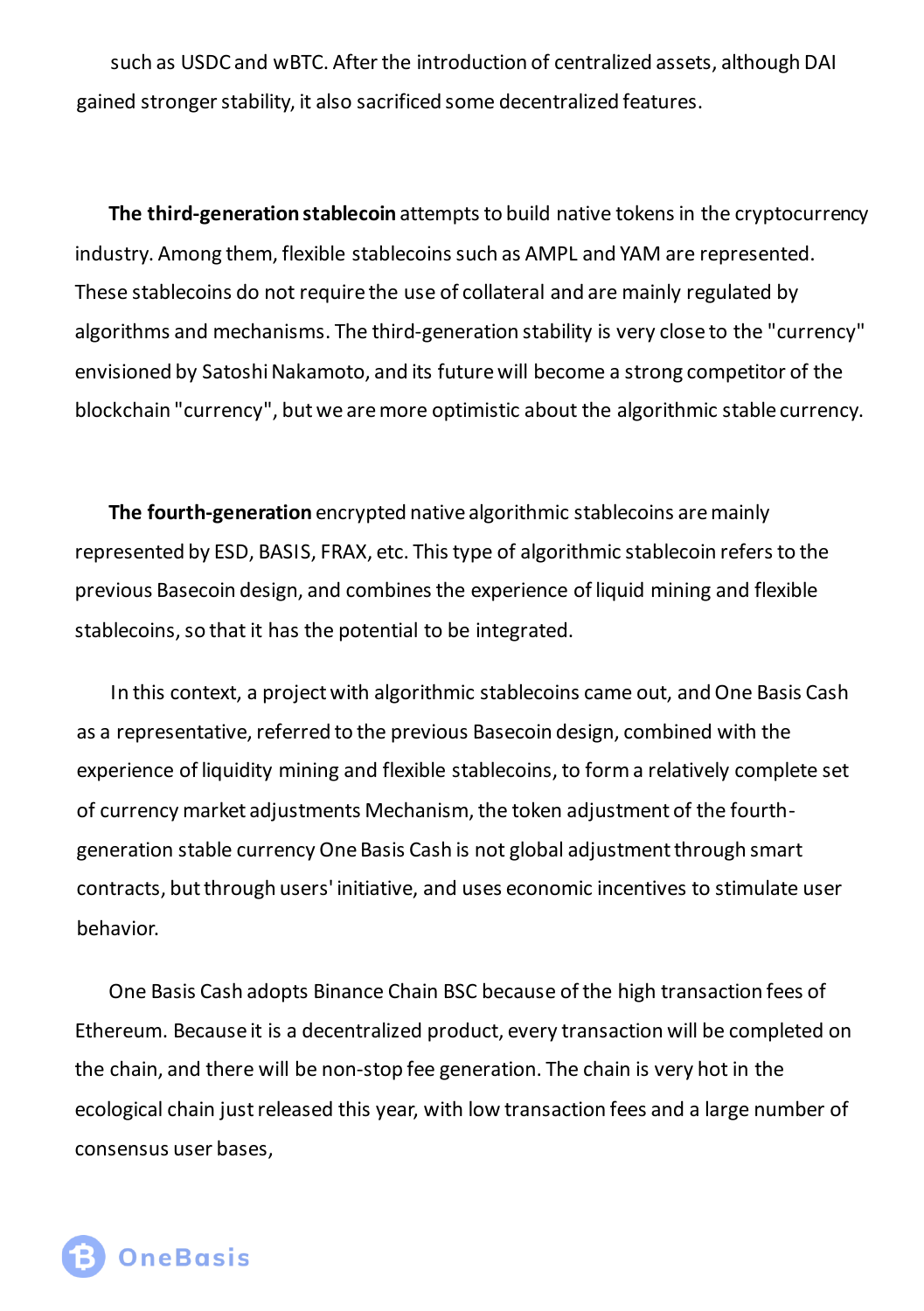so, One Basis Cash chose Binance Chain to establish the corresponding ecology.

One Basis Cash draws on the design of Basis Cash and adopts **YFI's fair distribution model.** The basic cash agreement includes three tokens (**OBC), (OBS),** and **OBB)**, a basic cash share and a basic cash bond, and is designed to move the basic cash toward the price of 1 U.S. dollar. It uses three tokens to achieve inflation and deflation: OBC is based on real-life US dollars, OBS is based on stocks with Fed voting rights and dividend rights, and OBB is based on US dollar bonds. At the same time, the deadlock caused by the ESD key design is introduced. Bond dividends. The mechanism is as follows:

When the transaction price of One Basis Cash is lower than \$0.95, users will be able to purchase One Basis Bond at the price of OBC \* OBC to ensure the stability of the OBC price. When the price of OBC is higher than US\$1.05, the purchased bonds can be redeemed at a ratio of 1:1. When the transaction price of One Basis Cash is higher than \$1, the contract will first redeem the One Basis CashBonds bond to adjust the price of OBC. If the price of OBC is still higher than \$1, the contract will release a new OBC and redeem the OBB first. Then assign it to users who promised OBS in the meeting room.

## **Circulation**

1. Initial bank pool: 5,000 OBC 5 pools 10,000 each. Digged in 5 days. After that, OBC coins will be obtained according to the user's pledge of OBS mining. There is no upper limit. As long as the user pledges, OBC will be issued.

2. The total number of OBS is 96,000 and 7 pools have been dug in two years. The team has 16,000 OBS.

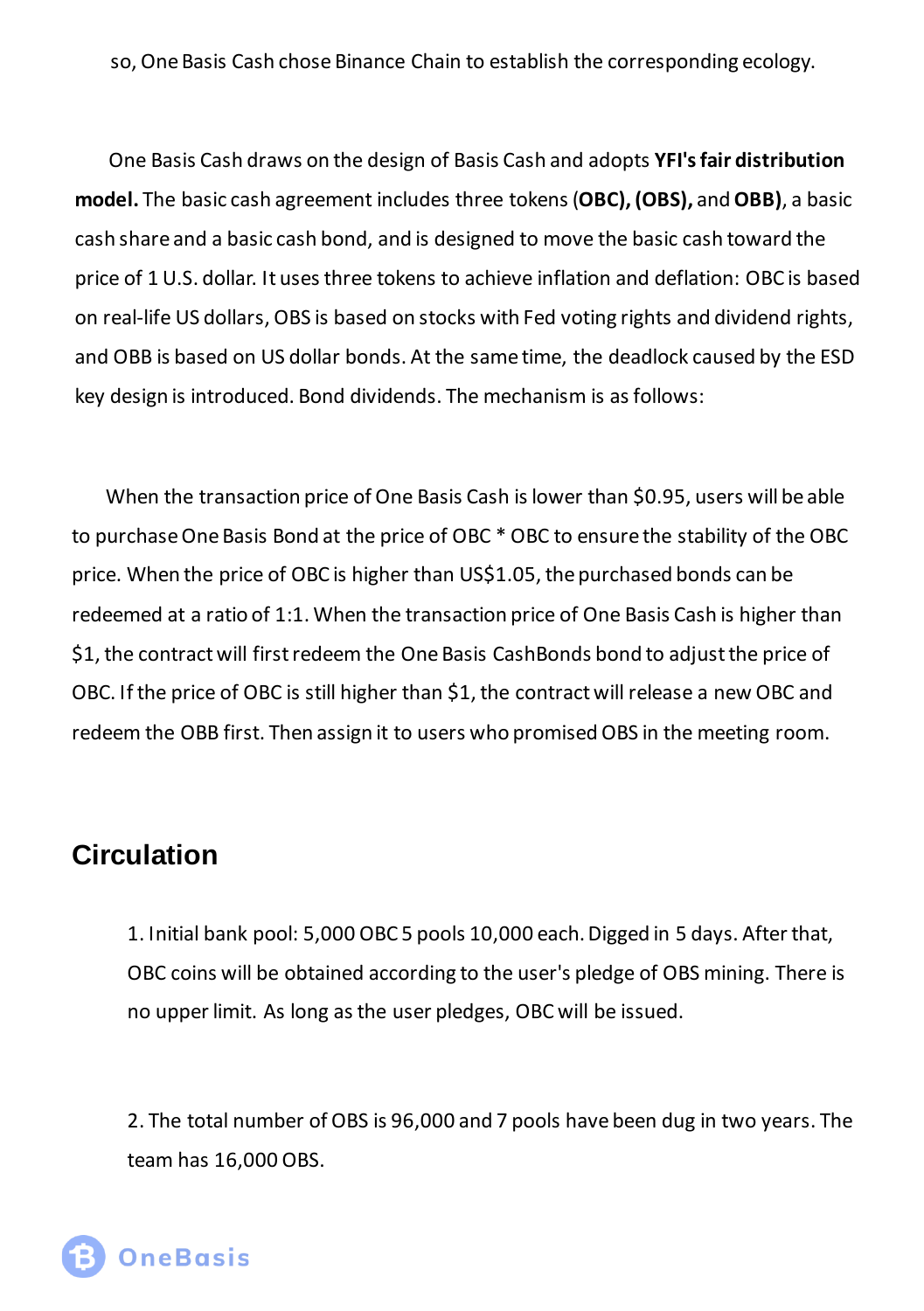3. OBB exchanges OBC for all according to the user.

In the YFI distribution model, we call the YFI pool stored in the stablecoin pool 1, and the YFI pool in YFI-DAI-LP as pool 2. One Basis Cash basic cash model is a pool consisting of 5 single currencies, lasting 5 days, a total of BNB, BUSD, USDT, ETH, BTC pledge pool to generate OBC. One Basis Share has a total of 7 liquidity pools OBC\_BNB\_LP, OBC\_BUSD\_LP, OBC\_BTC\_LP, OBC\_ETH\_LP, OBS\_BNB\_LP, OBS\_BUSD\_LP, OBS\_BTC\_LP to generate OBS. The output period is 2 years.

The issuance of OBS can be rewarded by issuing additional OBC. We will be in two places:

- Hold the OBS produced by the OBC market maker;
- Hold OBS pledged dividend OBC.

On the other hand, since OBB = OBC \* OBC, when the OBC price is oversold, there will be a lot of arbitrage space. This arbitrage space will curb the decline of OBC. Selffeedback enhancement designs such as One Basis Cash have attracted many players and users.

The initial distribution of One Basis Cash basic cash tokens will give priority to users who will be deposited into 5 single currency pool distribution contracts. A total of 5,000 basic cash tokens OBC will be distributed to these "depositors", and 1,000 will be distributed every day. After that, One Basis Cash will provide liquidity to users in Cake v2's One Basis Cash (OBC)-LP pool, where users can deposit liquidity provider (LP) tokens into distribution contracts and obtain OBS. The basic "share pool" will allocate basic shares. Initially, a portion of the underlying shares will be deposited first, and then deposited in descending order of 75% every 30 days.

Cake v2's basic cash (OBC)-liquidity providers in the LP pool will get more

**OneBasis**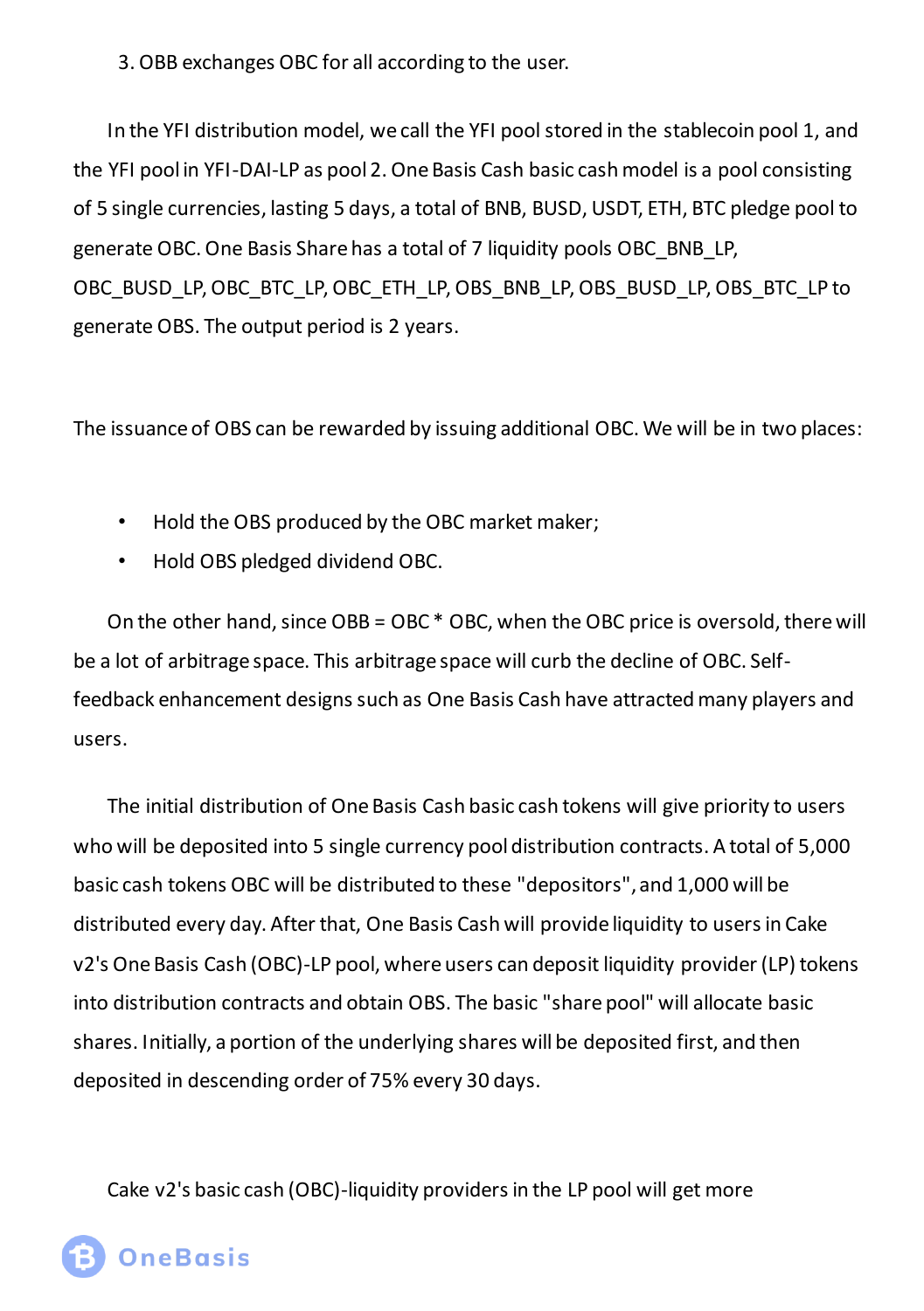basic cash, because in two years (730 days), a total of 64,000 OBS basic cash will be allocated, and they will be allocated to do homework equally every day.

For stablecoin mining, there are a total of 5000 OBCs, and 1000 OBCs are placed in each pool. A total of 1,000 are dug up every day. Users can dig for five days to complete the stablecoin mining pool. After that, OBC\_BNB\_LP, OBC\_BUSD\_LP, OBC\_BTC\_LP, OBC\_ETH\_LP, OBS\_BNB\_LP, OBS\_BUSD\_LP, OBS\_BTC\_LP are used to generate OBS, the output cycle is 1 year, and they are also open at the same time. The mining pool can stabilize the currency price of OBC and obtain benefits from OBC lock-in. The return rate of the first Bank mine can reach 1000%, with normal fluctuations of 356%-456%. rate. These 7 trading pairs OBC\_BNB\_LP, OBC\_BUSD\_LP, OBC\_BTC\_LP, OBC\_ETH\_LP, OBS\_BNB\_LP, OBS\_BUSD\_LP, OBS\_BTC\_LP can achieve an OBS investment return rate of 8000%. If we benchmark https://bdollar.fi/, we can see that now the second LP has a token value of \$2,000 each, and OBS will also get an equal return.

#### **Stable coin pool: (OBC reward)**

- BNB, BUSD, USDT, ETH, BTC single currency pool.
- A total of 5,000 OBCs are mined in the mining pool.

## **LP liquidity pool: (OBS reward)**

- BC\_BNB\_LP, OBC\_BUSD\_LP, OBC\_BTC\_LP, OBC\_ETH\_LP, OBS\_BNB\_LP, OBS\_BUSD\_LP, OBS\_BTC\_LP 7 LP liquidity pools.
- A total of 64,000 OBS was mined in the mining pool, and the team issued an additional 16,000 OBS based on the minting, and the pre-sale will have 16,000 OBS.
- A total of 96,000 OBS.

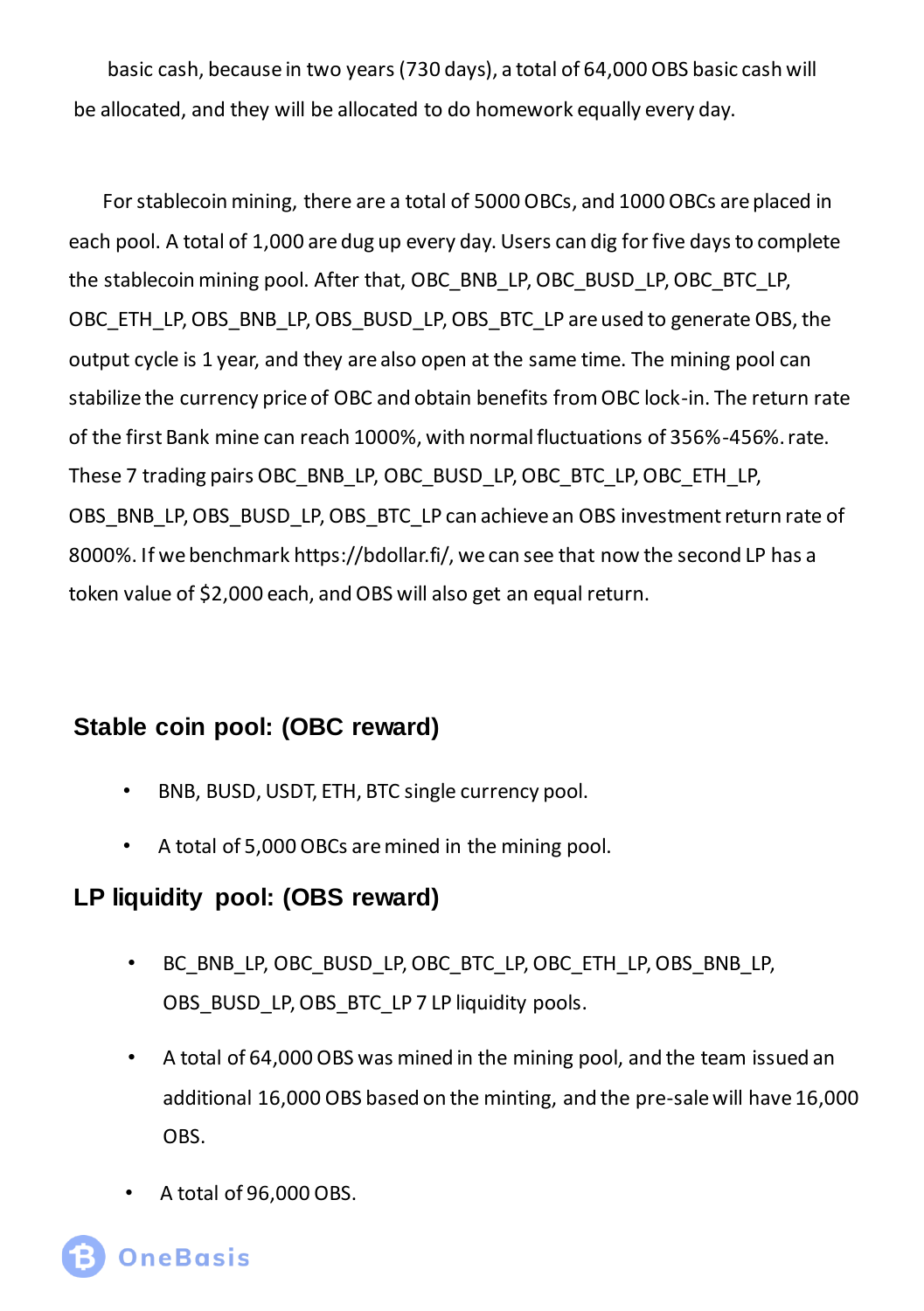- The seven pools sequentially put a total of 9600 OBS, 9600 OBS, 9600 OBS, 9600 OBS, 8500 OBS, 8500 OBS, 8600 OBS to the LP liquidity pool.
- The distribution algorithm of the mining pool is reduced by 75% every month, and the mining will be completed in two years.

#### **Bonds: (OBB exchange)**

- When the OBC price is lower than US\$0.95, OBB can be purchased at the price of OBC^2.
- When the OBC price is higher than US\$1.05, OBB can be redeemed for OBC at a 1:1 rate

#### **Page description**

**Bank:** Pledge stable coins to five single currency pools: BNB, BUSD, USDT, ETH, BTC, and get OBC.

**Share:** You need to first combine trading pairs in cake and then pledge to the liquidity mining pools BC\_BNB\_LP, OBC\_BUSD\_LP, OBC\_BTC\_LP, OBC\_ETH\_LP, OBS\_BNB\_LP, OBS\_BUSD\_LP, OBS\_BTC\_LP 7 LP liquidity pools to obtain OBS.

**Bonds:** OBB bonds can be purchased.

**Boadroom**: Staking OBS to get OBC dividends, when the OBC price is higher than \$1.05.

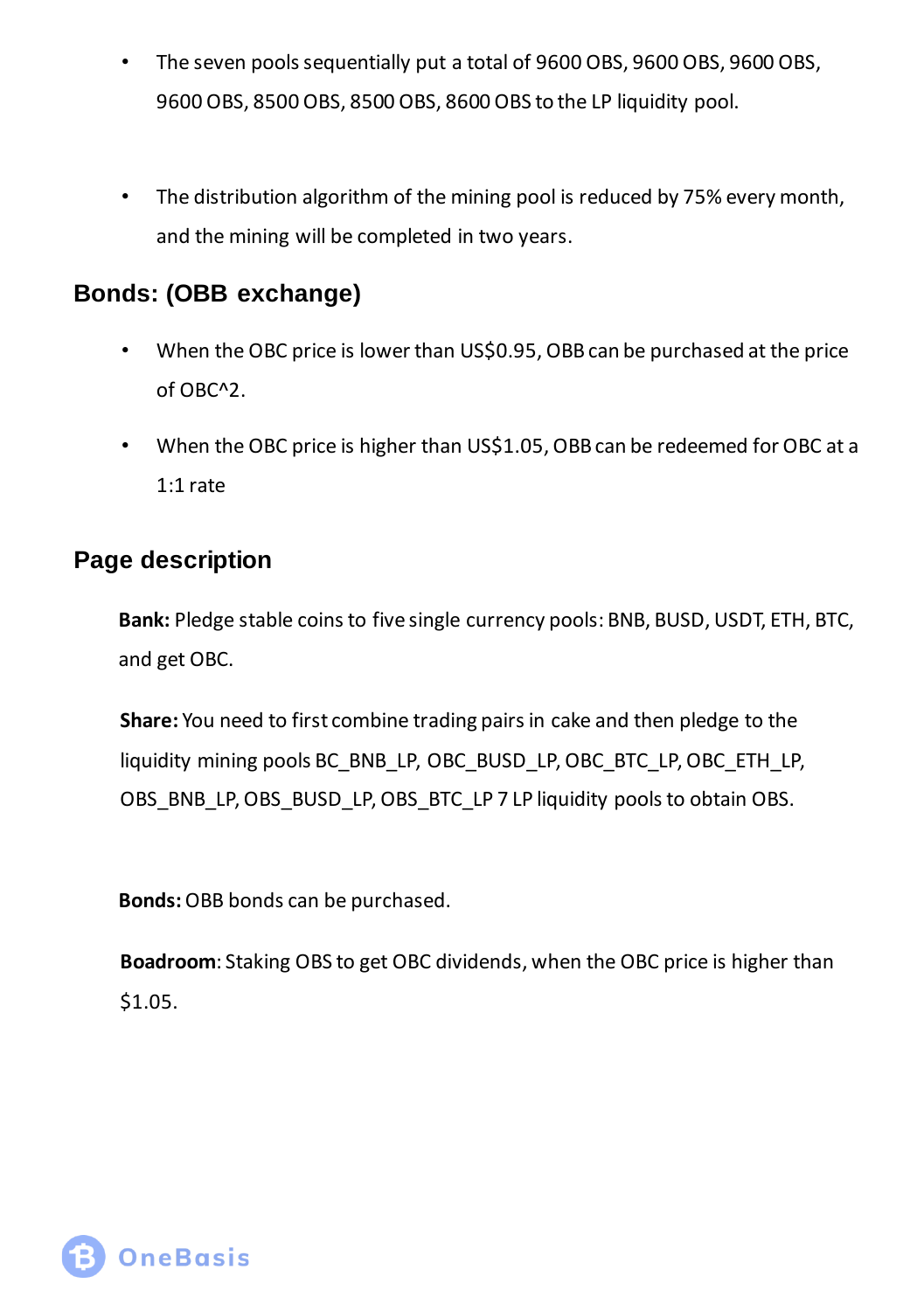

## **Advantages of One Basis Cash**

**(1)** Based on the Binance Ecological Chain BSC, the transaction speed is faster, the efficiency is higher, the handling fee is lower, and the operation cost is reduced;

**(2)** Smart contracts and smart monitoring on the chain improve the efficiency of gas usage for investors;

**(3)** The team has many years of experience in the field of blockchain smart contract development and financial system development, which fully guarantees the safety of user assets;

**(4)** In-depth cooperation with multiple projects in the BSC ecosystem, with richer revenue models and product forms.

**(5)** Users can staking to mine, and mine is fair based on a block in 3 seconds. Timesaving, labor-saving, safe and convenient.

**(6)** One Basis Cash is an upgraded algorithm of Binance ecological public chain to stabilize DeFi coins.